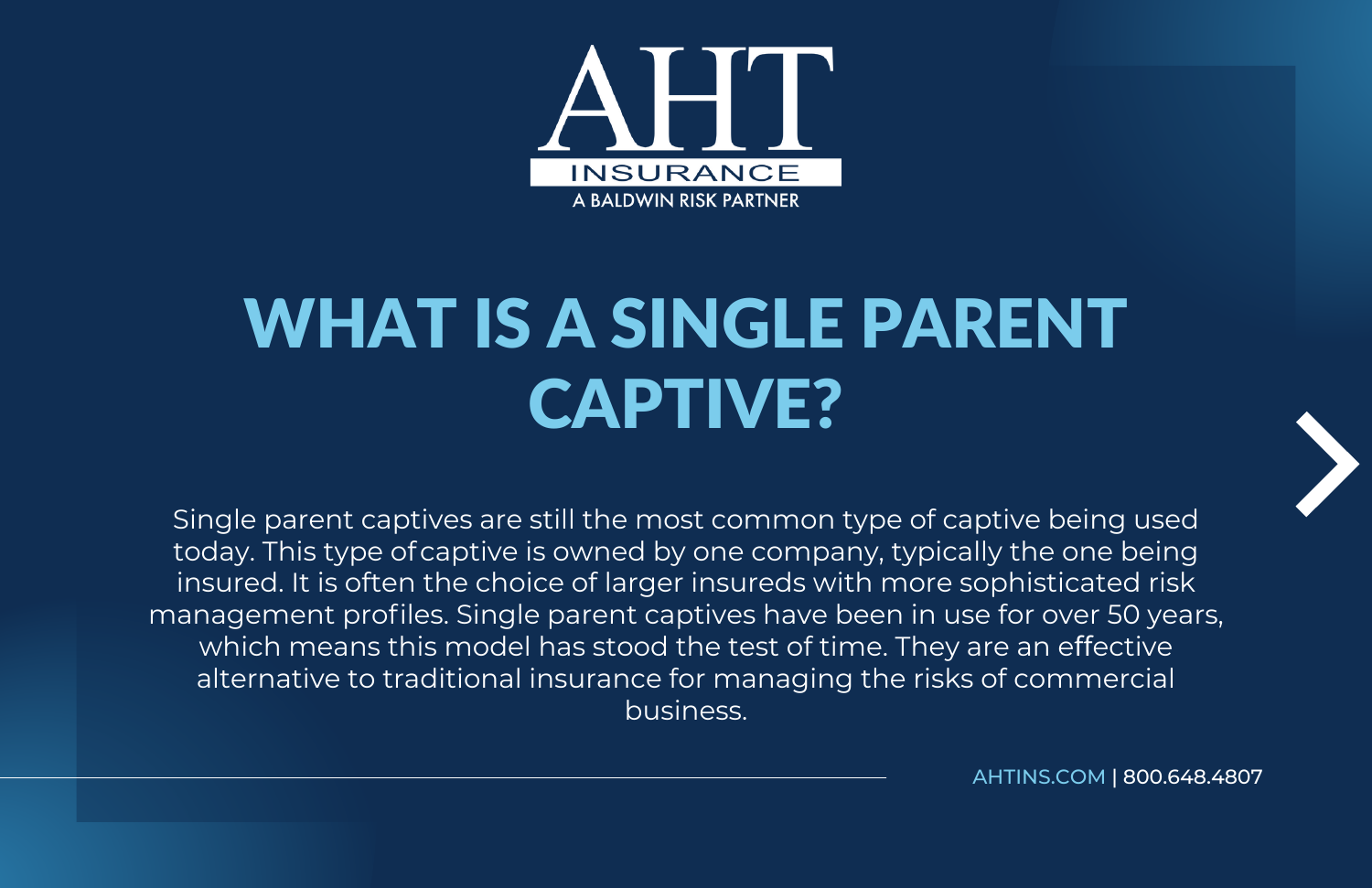

## BENEFITS OF ESTABLISHING A SINGLE PARENT CAPTIVE



Establishing a captive insurance company often provides significant benefits to organizations and risk management professionals. Single parent captives are often used to provide reinsurance on workers compensation programs, and are increasingly being used for property insurance, directors and officers liability, terrorism, and toxic mold. Captives help organizations mitigate specific risks associated with their lines of business.

[AHTINS.COM](https://www.ahtins.com/captive/) | 800.648.4807